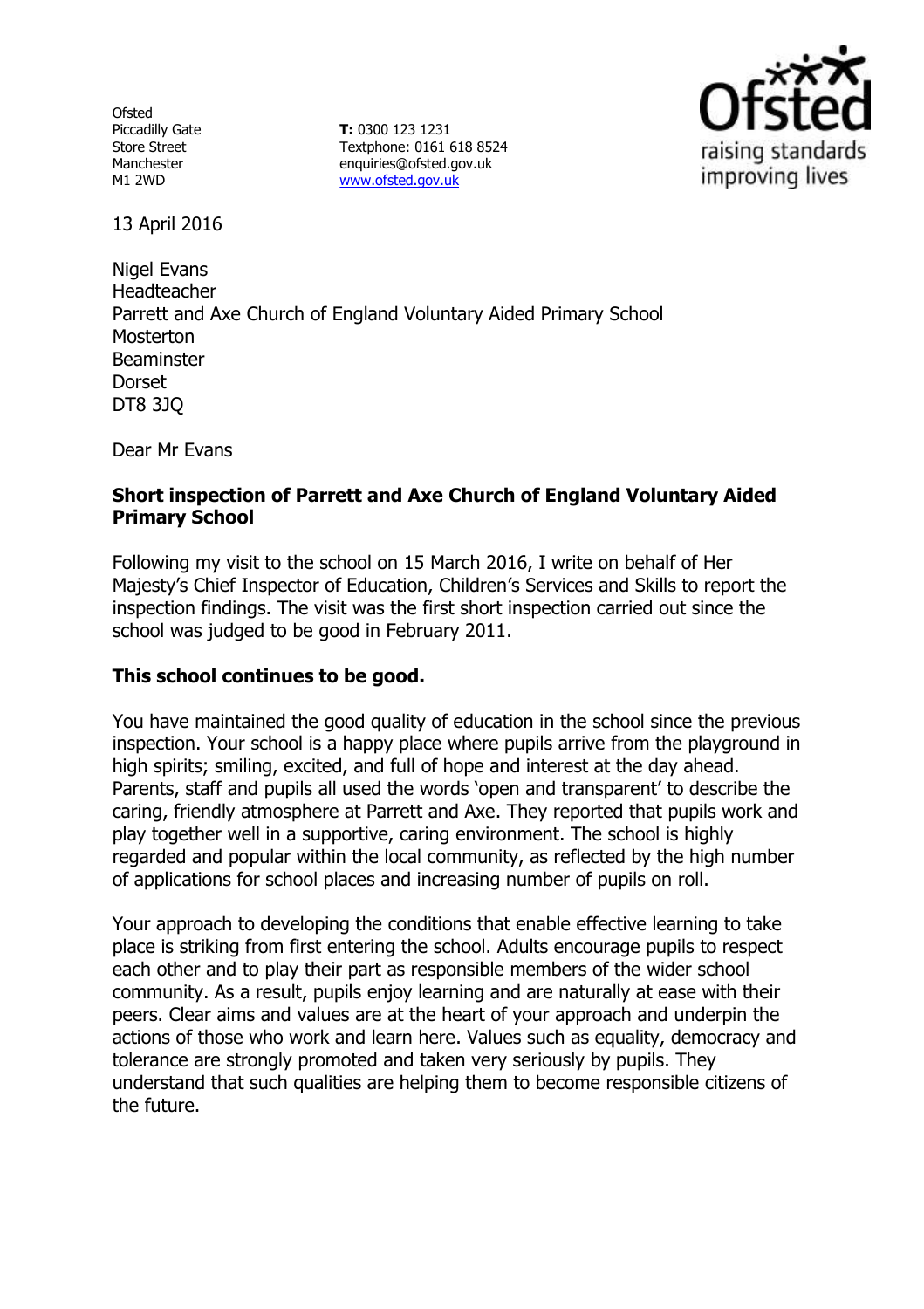

Alongside your strong commitment to developing pupils' social, moral, spiritual and cultural understanding sits an equally determined ambition that pupils will also thrive academically. You have created a manageable system to support the learning and progress of the different age groups in each class. You check the progress pupils are making regularly on an individual basis and are aware that your system will continue to evolve to align with the nationally changing arrangements for assessment. Teachers use the information to meet pupils' needs well and link learning to interesting topics covered on 'Find out Fridays'.

It is clear that you have robustly tackled the two issues from the previous inspection. Your focus on improving the presentation of pupils' work and the behaviour of younger pupils has been very effective. Work in pupils' books and displays around the school show that pupils are writing accurately and presenting their work carefully. Younger children in Reception, and across the school, behave very well. Their keen attitudes to learning play a strong part in the good progress they are making.

When pupils leave (in Year 6), they do so with a good foundation in reading, writing and spelling, punctuation and grammar. Attainment has been at least average in these areas in recent years and often above. You, your staff and governors have worked hard to improve mathematics this academic year following a dip in the 2015 results and this is proving effective. Disadvantaged pupils, though very small in number, achieve well. Their attainment compares favourably with pupils from nondisadvantaged backgrounds. You are working hard to help some boys catch up which had resulted from previous disruption to their learning. While some progress is evident, you are aware that this work needs to continue with increasing urgency.

### **Safeguarding is effective.**

Your strong emphasis on pupils' personal development promotes their positive behaviour where politeness and courtesy are the norm. De-escalation strategies are emphasised through your anti-bullying and behaviour approaches. Your strong commitment to pupils' safety is demonstrated through your plans to further develop your work on 'e-safety'. Whilst your current approach is perfectly adequate, you feel greater involvement from staff, pupils, parents and governors would further enhance this area. You work closely with the inclusion leader to make effective links with external agencies to cater for vulnerable pupils.

All involved in the school community are deeply committed to keeping pupils safe. You make sure that all necessary checks are made to confirm that those who wish to work with children are suitable. Training for safeguarding and child protection is up to date, regular and welcomed, enabling staff and governors to carry out their duties fully. Pupils and parents are confident that issues are followed up. All parents who responded to Ofsted's questionnaire, Parent View, agreed that their children are safe at school. Pupils are knowledgeable about matters of safety thanks to a range of carefully planned activities across the curriculum. Daily routines, such as walking across the busy main road, are used to reinforce aspects of road safety well. Overall, the leadership team has ensured that all safeguarding arrangements are fit for purpose and records are detailed and of high quality.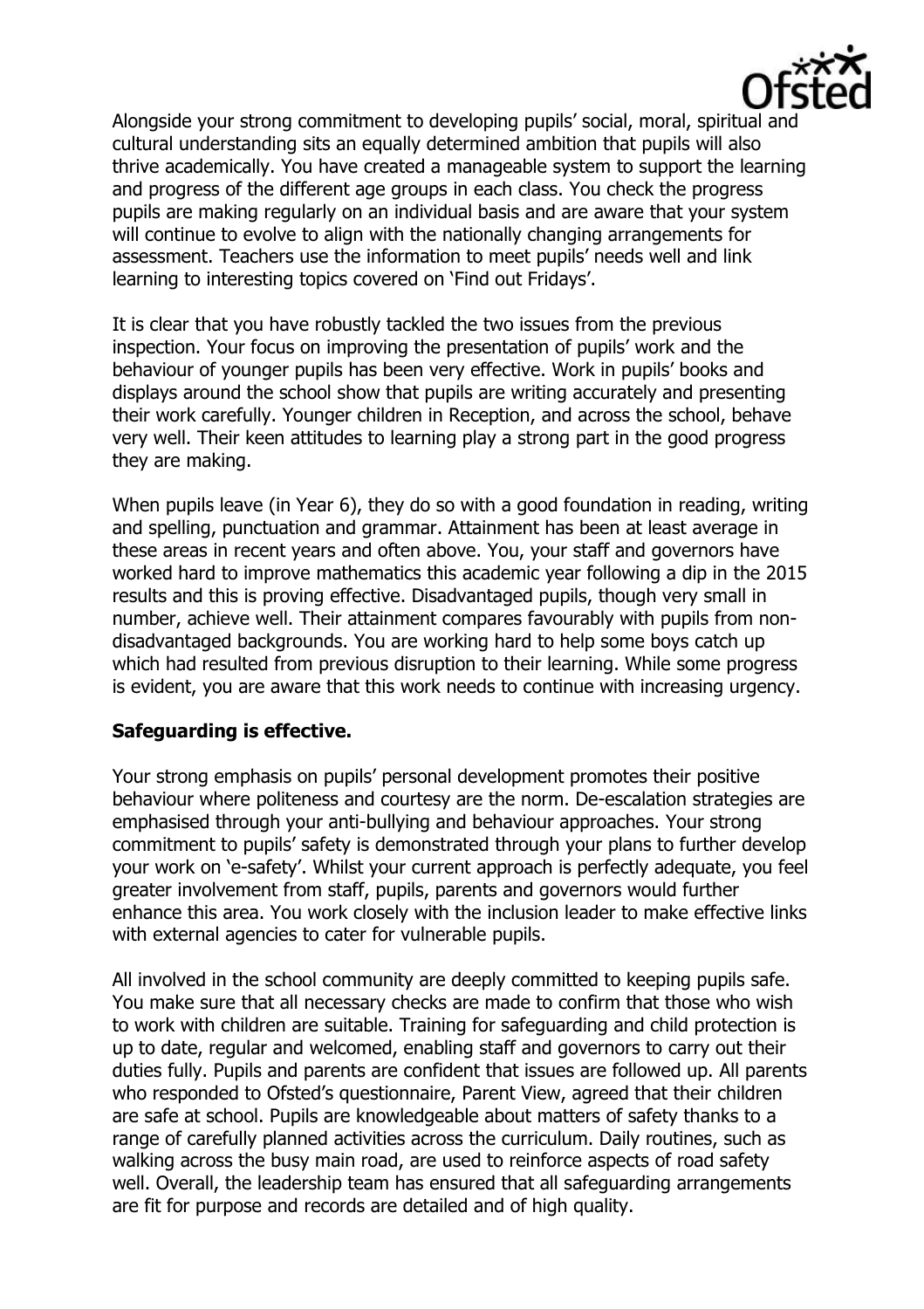

# **Inspection findings**

- You, your staff and governors are immensely proud of your school community. You adopt a 'sensible risk-taking' approach, but are not complacent. This creates a culture where there is always room for improvement. Your ambition and drive for pupils' successful learning, in its broadest sense, are embraced by staff at all levels. It is clear that everyone enjoys playing their part in making life at Parrett and Axe a vibrant and enjoyable experience for pupils.
- Staff subscribe to your vision. They value being members of the school team and this permeates their work. You draw on your partnership work with the Beaminster Pyramid group of schools well to identify what can be learned from the latest educational thinking. You capitalise wisely on the opportunities the collaborative work provides. For example, teachers work closely to check the quality of pupils' work in each school and benefit from training and sharing their expertise.
- Governors provide a good degree of challenge for the school. They find out about what is typically happening through regular visits. Minutes of meetings illustrate frequent checks and questioning on a wide range of different matters. Governors are familiar with the broad messages from the headteacher's report and local authority notes of visits. However, on occasion, governors do not follow up to check that planned actions are successfully addressing any recommendations. As a result, it is not always clear how well planned actions are improving the quality of teaching and pupils' learning.
- Your governors have rightly asked why standards in mathematics are not matching those achieved in other subject areas. Our joint book scrutiny pointed to some variation in practice across the school. Pupils in the Year 1 and Year 2 class build on their skills well. Bright and engaging teaching is promoting pupils' enthusiasm for mathematics. Precise questioning to check pupils' conceptual and procedural knowledge is helping pupils overcome barriers to learning and make rapid progress. Older pupils cover a broad range of activities and topics. However, work in their books lacks the same depth of learning. This is particularly the case for the most-able pupils and is holding them back from reaching their potential.
- Teaching is monitored through a variety of means and a range of information. While records of lesson observations provide some 'broad-brush' statements on pupils' learning, they do not capture well enough the precise gains in pupils' knowledge, skills or understanding. When we looked at pupils' mathematics books from Years 3 to 6 together, you were quick to identify the lack of variety in problem solving to stretch fully the most-able pupils. In a similar way, you, staff, governors and leaders recognise that more work needs to be done to ensure that the most-able pupils are fully challenged in all subjects.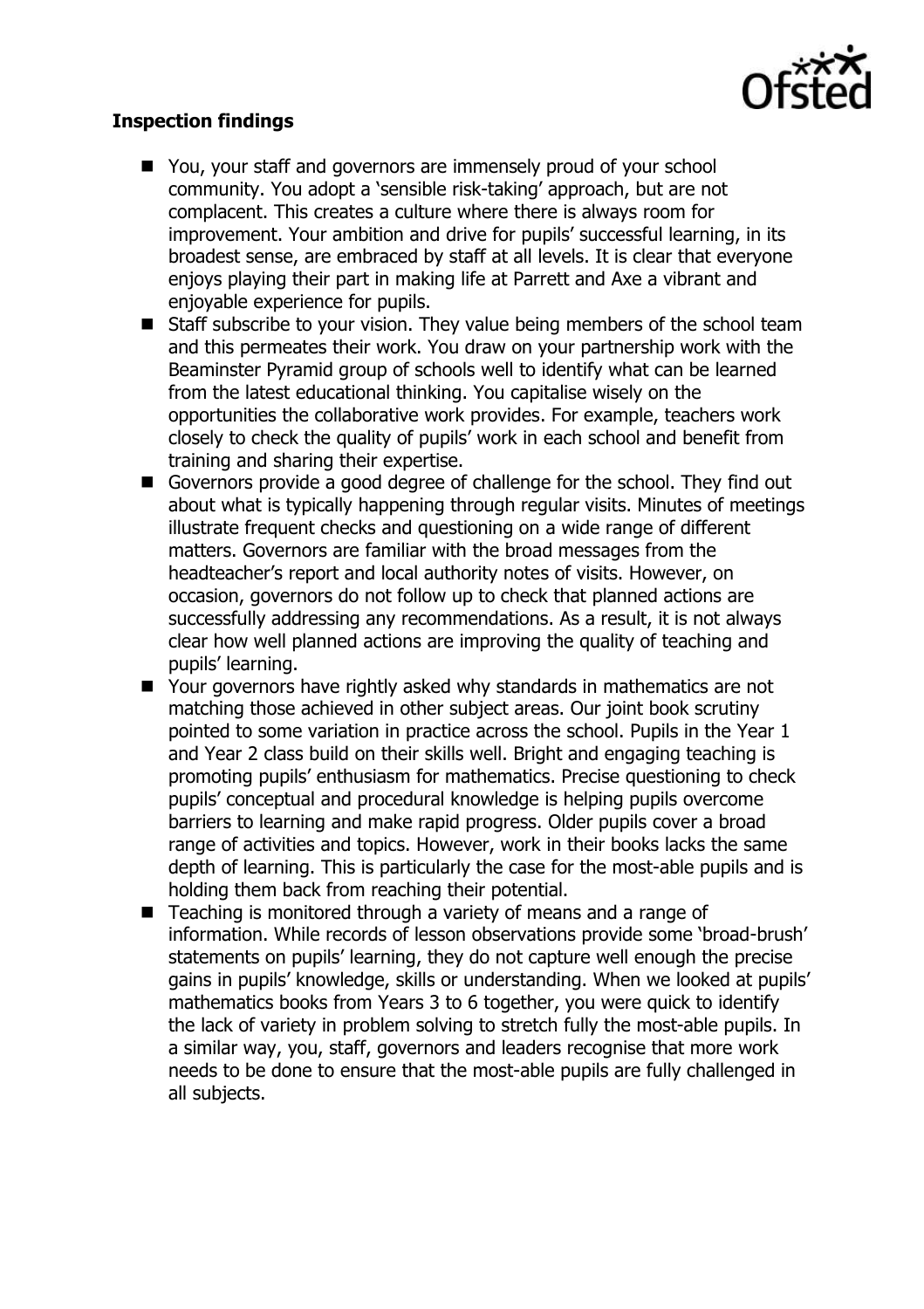

- You have managed the staff changes in Reception this year well. Current staff have worked hard to redress the lower performance of boys in writing and number. Boys are therefore growing in confidence when writing due to the additional emphasis, inside and outdoors, on writing activities. For example, they enjoy using writing labels to support them to attempt complex words. Pupils build on this good early start to achieve standards in the Year 1 phonics (letters and the sounds they make) check that are above average.
- Teachers are benefiting from the primary sports premium (additional government funding to increase pupils' participation and competition in school sports) by working alongside specialist coaches to improve their practice. However, the current allocation of expenditure to fulfil the statutory requirements for swimming does not meet the spending criteria as set out by the Department for Education.

# **Next steps for the school**

Leaders and governors should ensure that:

- all pupils are challenged and stretched to reach their potential by:
- developing the depth of the mathematical curriculum so that pupils, especially the most able, are provided with a greater variety and depth of number problems and puzzles to solve
- planning and supporting activities enable all boys to catch up rapidly and reach the standards expected for their age.
- **monitoring activities are sharpened by:**
- ensuring that lesson observations and work scrutiny focus on precise gains in pupils' knowledge, skills or understanding
- governors checking the precise impact that planned actions are having on improving pupils' academic achievements.
- the additional funding to increase pupils' participation in physical activity and improve their performance in physical education is used in accordance with the guidance as set out by the Department of Education.

I am copying this letter to the chair of the governing body, the regional schools commissioner and the director of children's services for Dorset Council. This letter will be published on the Ofsted website.

Yours sincerely

Richard Light **Her Majesty's Inspector**